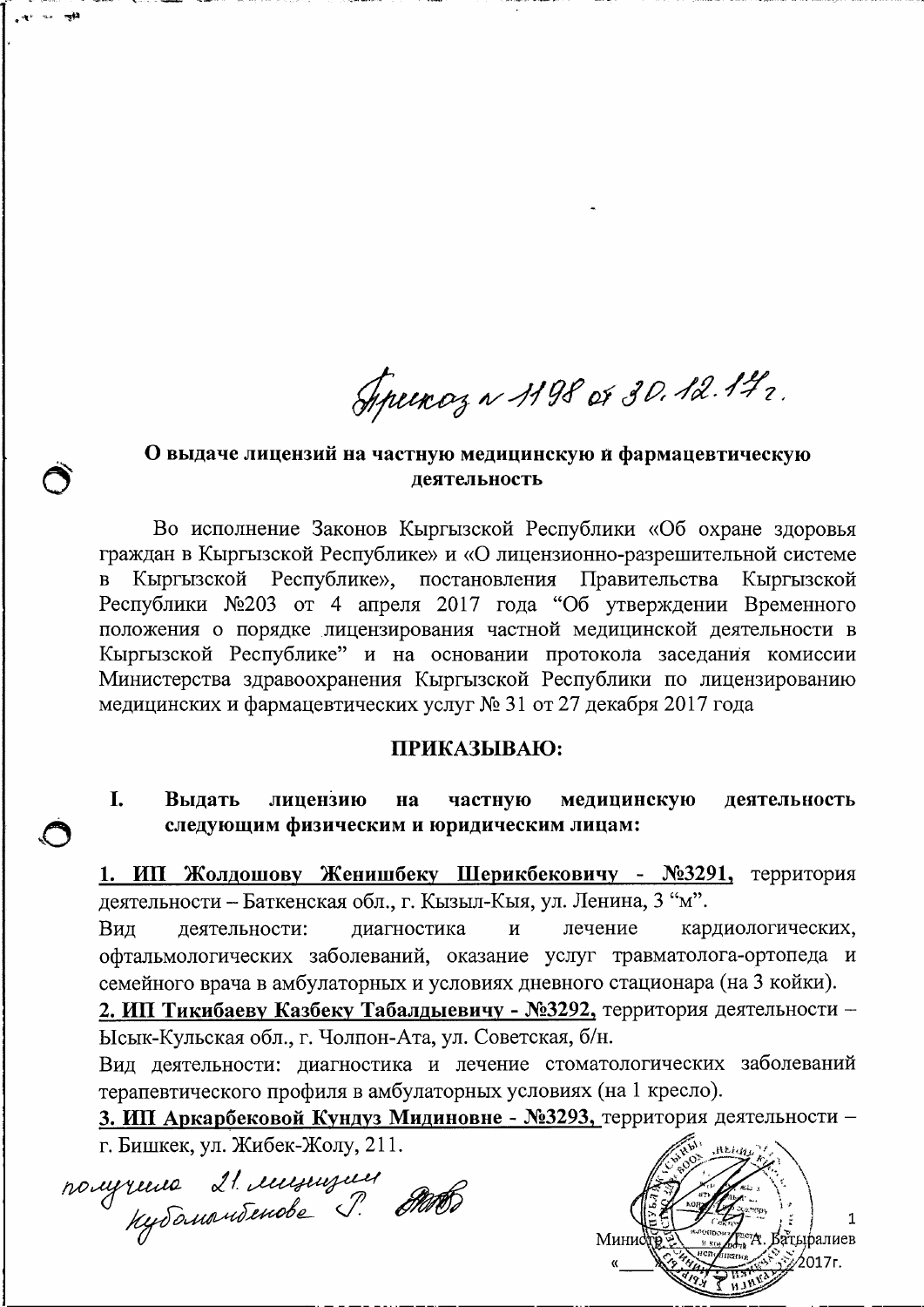дерматовенерологических, Вид деятельности: диагностика лечение  $\mathbf H$ урологических, гинекологических (наблюдение за беременными женщинами до родов, проведение медицинских абортов) и стоматологических заболеваний (терапевтического профиля на 1 кресло), проведение УЗ-диагностики в амбулаторных условиях.

4. ИП Жумагулову Нургалы Маматкалыковичу - №3294, территория деятельности - Ошская обл., Узгенский р-н, г. Узген, ул. Манаса, б/н (2-й эт., каб. 3, 4).

Вид деятельности: проведение УЗ-диагностики в амбулаторных условиях.

5. ИП Ибраимовой Гульмайрам Шарыпбековне - №3295, территория деятельности - г. Бишкек, пр. Ч. Айтматова, 299/3.

Вид деятельности: диагностика и лечение стоматологических заболеваний терапевтического профиля в амбулаторных условиях (на 2 кресла).

6. ИП Чегирткеевой Назире Мухтарбековне - №3296, территория деятельности - г. Бишкек, ул. Токтогула, 244/пр. Молодой Гвардии, 24.

Вид деятельности: диагностика и лечение неврологических заболеваний в амбулаторных условиях.

7. ИП Абдраимову Сагынбеку Ибраимовичу - №3297, территория деятельности - г. Бишкек, пр. Ч. Айтматова, 32-1.

Вид деятельности: проведение УЗ-диагностики в амбулаторных условиях.

8. ИП Берикбаевой Нуржан Назарбековне - №3298, территория деятельности - г. Бишкек, ул. Московская, 225 (КРД №2 г. Бишкек, протокол аренды МЗ КР  $N$ <sup>26.10.2017г.).</sup>

Вид деятельности: проведение лазерной терапии в амбулаторных условиях.

9. ИП Сулеймановой Гульмире Токтасыновне - №3299, территория деятельности - г. Бишкек, пр. Чуй, 122.

Вид деятельности: проведение иглорефлексотерапии в амбулаторных условиях.

10. ИП Эргешову Искендеру Эргешовичу - №3300, территория деятельности г. Ош, ул. Курманжан Датки, 213 "а".

деятельности: дерматовенерологических Вид диагностика  $\mathbf{H}$ лечение заболеваний в амбулаторных условиях.

11. ИП Термечиковой Махабат Элемановне - №3301, территория деятельности - Чуйская обл., Сокулукский р-н, с. Ново-Павловка, ул. Фрунзе, 138.

Вид деятельности: диагностика и лечение стоматологических заболеваний терапевтического, ортопедического и хирургического профилей (на 4 кресла), проведение рентгенологических исследований в амбулаторных условиях.

12. ИП Мамарасулову Дониеру Халиллаевичу - №3302, территория деятельности - Жалал-Абадская обл., Токтогульский р-н, д. Намалды-Сай, ул. Нарынская б/н.

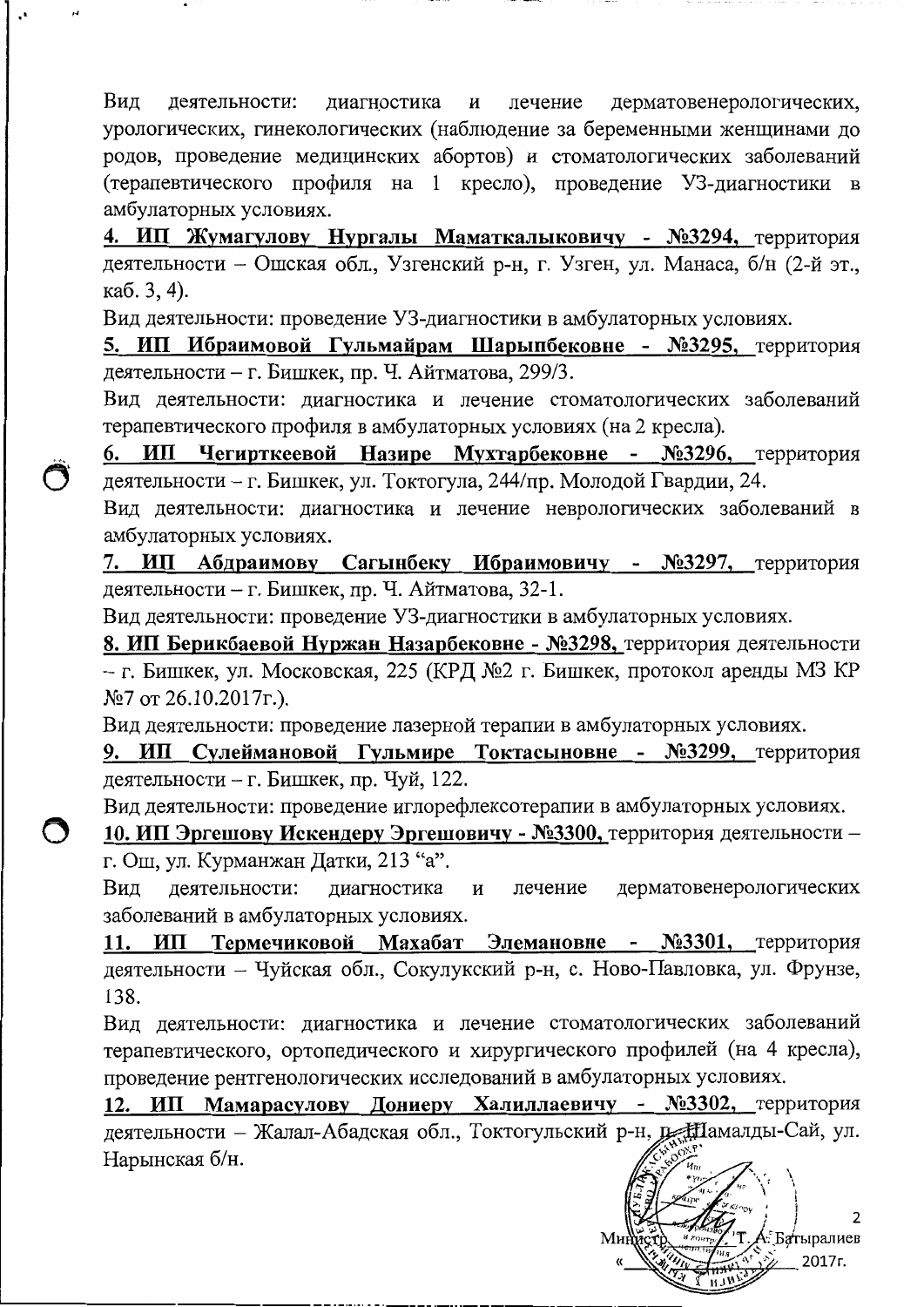Вид деятельности: диагностика и лечение стоматологичеких заболеваний терапевтического профиля в амбулаторных условиях (на 1 кресло).

13. ИП Мамадиевой Шарипе Кочкоровне - №3303, территория деятельности -Баткенская обл., г. Кызыл-Кыя, 1 мкр., д. 21 "а" (1-й эт., каб №9, 10),

Вид деятельности: диагностика и лечение терапевтических и гинекологических заболеваний в амбулаторных условиях.

14. ОсОО "Неврологический центр "Кортекс" - №3304, территория деятельности - г. Бишкек, ул. Ибраимова, 103/26; ул. Уметалиева, 128"а". Вид деятельности:

По адресу: г. Бишкек, ул. Ибраимова, 103/26, диагностика и лечение неврологических офтальмологических заболеваний,  $\mathbf{M}$ проведение функциональных исследований (ЭЭГ, РЭГ), УЗ-диагностики, компьютерной и магнитно-резонансной томографии, физиотерапевтическеих процедур  $\overline{B}$ амбулаторных и условиях дневного стационара(на 5 коек).

По адресу: г. Бишкек, ул. Уметалиева, 128"а", проведение магнитно-резонансной томографии и рентгенологических исследований в амбулаторных условиях.

15. ОсОО "ЭмДиАй" - №3305, территория деятельности - г. Бишкек, мкр. Асанбай, д. 8/2 (3-й эт., каб.10).

Вид деятельности: диагностика и лечение кардиологических заболеваний в амбулаторных условиях.

16. ОсОО "Вагиф" - №3306, территория деятельности - Чуйская обл., Аламудунский р-н, с. Нижняя Ала-Арча, ул. Зеленая, 60.

Вид деятельности: диагностика и лечение стоматологических заболеваний (терапевтического и ортопедического профилей на 2 кресла), с оказанием услуг зубного техника в амбулаторных условиях.

17. Внести в перечень к лицензии ОсОО "Аква-Лаб", территория деятельности - г. Бишкек, ул. Фатьянова, 71/1.

лабораторной (клинико-Вид деятельности: проведение диагностики биохимических, бактериологических, ИФА и ПЦР лабораторных исследований) в амбулаторных условиях.

Приемные пункты забора и сбора биоматериала по следующим адресам: 1. г. Бишкек, ул. Карасаева, 19;

2. г. Бишкек, мкр. Тунгуч, 57 (филиал ЦСМ №5 г. Бишкек, протокол аренды МЗ КР №1 от 27.01.2017г.);

3. Ошская обл., Узгенский р-н, г. Узген, ул. Ленина, 138.

II. Выдать лицензию на фармацевтическую деятельность следующим юридическим лицам:

1. Выдать лицензию следующим физическим и юриди есей фармацевтическую деятельность:

Минис

: А. Батыралиев

िं 2017г.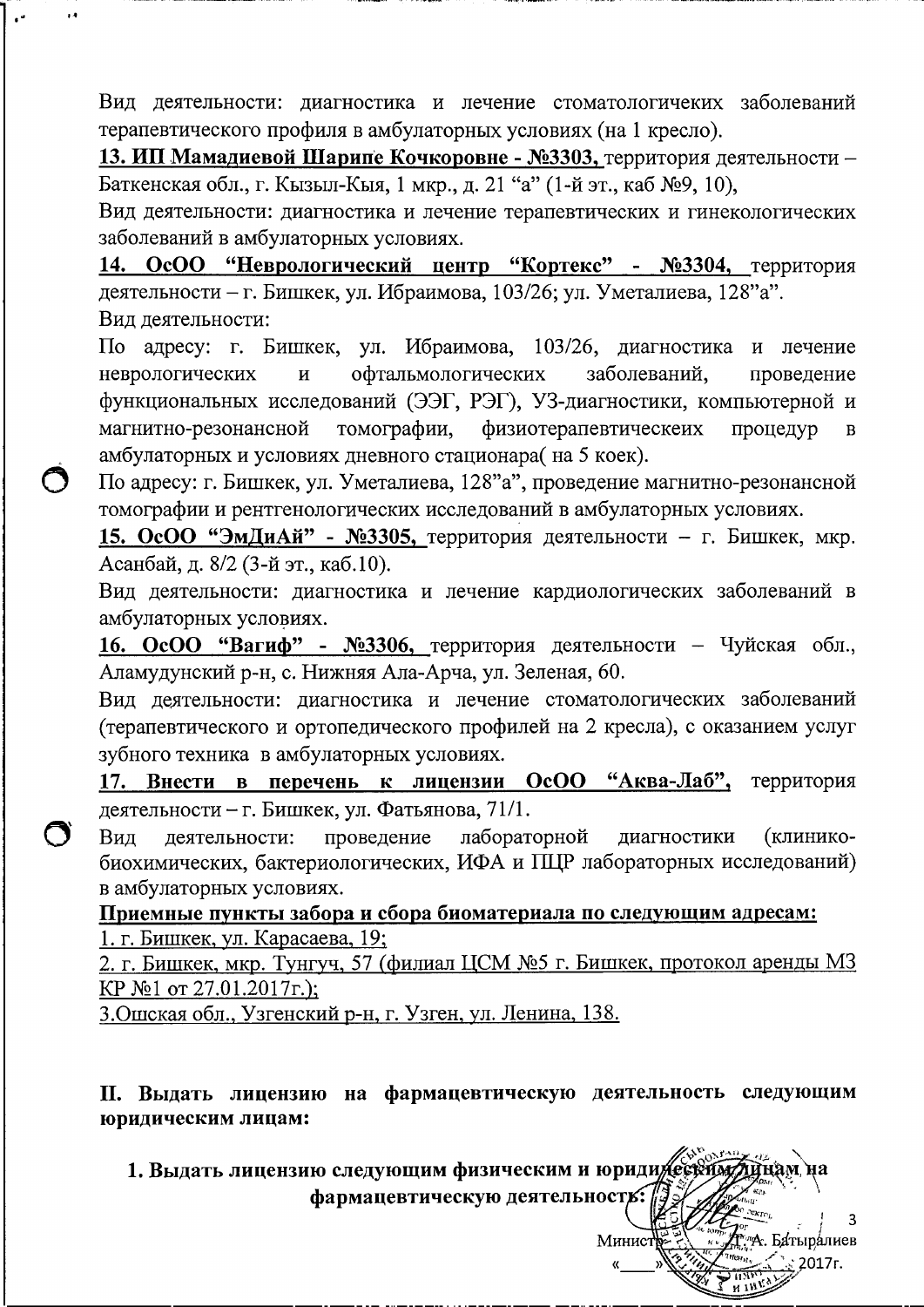1. OcOO «OSSE» (ОССЕ)-5133, территория деятельности КР,

- г. Бишкек, ул. Абдрахманова, 166 (аптечный склад для ограниченного ассортимента).

Вид деятельности: реализация лекарственных средств.

2. ОсОО «ОМЕЛА» ЛТД-5134, территория деятельности КР,

- г. Бишкек, ул. Курманжан Датка, 113/76 (аптека).

Вид деятельности: реализация лекарственных средств.

3. ИП Аалиева Ырысбубу Мамышовна-5135, территория деятельности КР,

- Нарынская обл., Ат-Башинский р-н, с. Казыбек, ул. А.Осконалиев, 6/1, Ат-Башинский ЦСМ, ГСВ №4 (протокол №8 от 04.12.2017г.) (аптека в небольшом населенном пункте).

Вид деятельности: реализация лекарственных средств.

4. ОсОО «Дарыгер-МедТрейд»-5136, территория деятельности КР,

- г. Бишкек, ул. Ахунбаева, 137-18 (аптека).

Вид деятельности: реализация лекарственных средств.

5. Учреждение «Центр общеврачебной практики г. Кокжангак»-5137, территория деятельности КР,

- Жалал-Абадская обл., г. Кок-Жангак, ул. Рыскулова, б/н (аптека ЛПО).

Вид деятельности: изготовление и реализация лекарственных средств.

# III. Внести в Перечень заявленные аптечные учреждения:

1. ОсОО «Лекарь», территория деятельности КР,

- Чуйская обл., г. Кара-Балта, ул. Центральная, 5 (аптечный пункт);

- г. Бишкек, мкр. Восток-5, пр. Чуй, 28/1 (аптечный пункт);

- Чуйская обл., г. Кант, ул. Фрунзе, 24а (аптечный пункт);

- Ысык-Кульская обл., г. Каракол, ул. Токтогула, 263/21 (аптечный пункт);

- Нарынская обл., Кочкорский р-н, с. Кочкор, ул. Сагымбай Орозбаков, 220/4а (аптечный пункт).

Вид деятельности: реализация лекарственных средств.

2. ОсОО «Мир и Нур», территория деятельности КР,

- г. Ош, ул. У. Алиева, 41 (аптечный пункт).

Вид деятельности: реализация лекарственных средств.

3. ОсОО «Мээр-Чоп», территория деятельности КР,

- Ошская обл., г. Узген, кв. Таштак, ул. Малабекова, 2а, ГСВ Таштак (протокол №4 от 27.06.2017г.) (аптечный пункт);

- Ошская обл., Кара-Сууйский р-н, с-у Толойкон, с. Учар, ул. Жапалак, 19 (аптечный пункт);

- Ошская обл., г. Узген, ул. Гагарина, б-н (аптечный пункт).

Вид деятельности: реализация лекарственных средств.

4. ОсОО «САЯН Фарм», территория деятельности КР,

- г. Бишкек, ул. Л.Толстого, 148/2 (аптечный пункт);

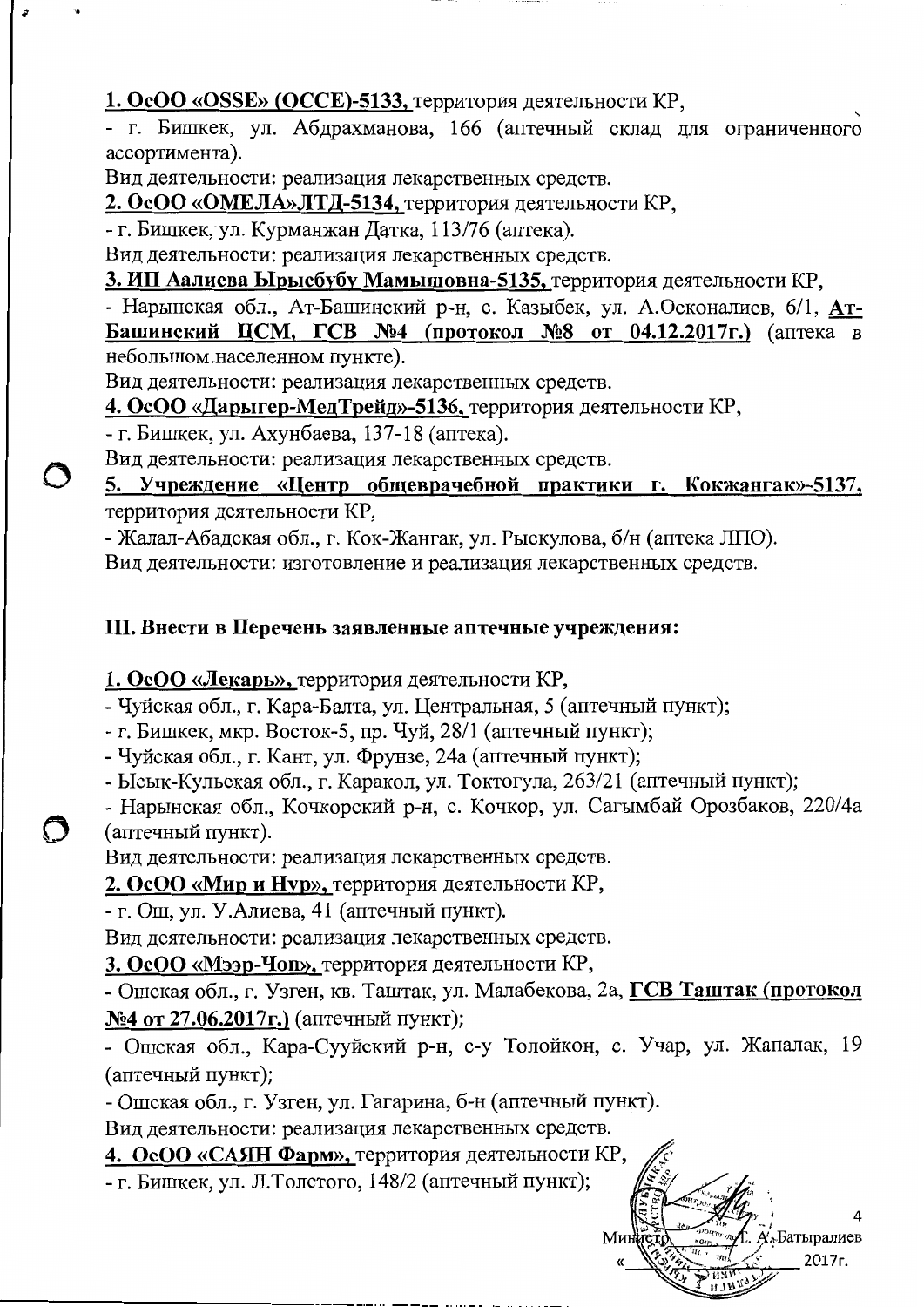- г. Бишкек, ул. Тоголок Молдо, 210 (аптечный пункт);

- г. Бишкек, ул. Л.Толстого, 2г (аптечный пункт);

- Чуйская обл., Сокулукский р-н, с. Селекционное, ул. Проектируемая, 110 «В» (аптечный пункт);

- г. Бишкек, ж/м Бакай-Ата, ул. Эр-Тоштук, 79 (аптечный пункт);

- Чуйская обл., Аламудунский р-н, с. Кок-Жар, ул. Карагул-Акмата, б/н (аптечный пункт);

- г. Бишкек, пр. Манаса, 28 (аптечный пункт);

- г. Бишкек, мкр. Джал-29, 3-1 (аптечный пункт);

- г. Бишкек, мкр. 3-24 (аптека);

r A

- Чуйская обл., Аламудунский р-н, с. Лебединовка, пр. Победы, 287 (аптечный пункт).

- г. Бишкек, ж/м Ак-Босого, ул. Чуй, 60/1 (аптечный пункт);

Вид деятельности: реализация лекарственных средств.

# 5. ОсОО «Медсервис.КG» («Медсервис.КейДжи»), территория деятельности KP,

- г. Бишкек, 4 мкр.,  $1/1$  (аптека);

- Чуйская обл., г. Токмок, ул. Шамсинская, 51/11 (аптечный пункт);

- Чуйская обл., г. Токмок, ул. Ленина, 356/4 (аптечный пункт);

- Чуйская обл., Сокулукский р-н, с. Сокулук, ул. Фрунзе, б/н (аптечный пункт).

Вид деятельности: реализация лекарственных средств.

6. ОсОО «АйФарм», территория деятельности КР,

- г. Бишкек, ул. Юнусалиева, 173, 7 мкр. (аптечный пункт).

Вид деятельности: реализация лекарственных средств.

7. ОсОО «Здоровый мир», территория деятельности КР,

- г. Ош, ул. Салиева, б/н, ОМОДКБ (протокол №2 от 23.03.2017г.) (аптечный киоск):

- Ошская обл., Кара-Сууйский р-н, с/у Нариман, с. Нурдор (аптечный пункт);

- Ошская обл., Алайский р-н, с. Гульча, ул. Ленина, 1 (аптечный пункт);

- Ошская обл., г. Кара-Суу, ул. Тельмана, б/н (аптечный пункт);

- Ошская обл., Кара-Сууйский р-н, с/у Кашкар-Кыштак, с. Кашкар-Кыштак (аптечный пункт);

- г. Ош, ул. Краснофлотская, 22а (аптечный пункт).

Вид деятельности: реализация лекарственных средств.

8. ОсОО «Аксы-Нур-Тилек», территория деятельности КР,

- Жалал-Абадская обл., Аксыйский р-н, с/у Кара-Суу, с. Топ-Жангак, ул. А.Наркеева, 6 (аптечный пункт).

Вид деятельности: реализация лекарственных средств.

9. ОсОО «Осмур-Фарм плюс», территория деятельности КР,

- г. Ош, ул. Ленина, 300-10 (аптечный пункт).

Вид деятельности: реализация лекарственных средств.

10. ИП Джунусова Гульнара Жусуповна, территория деятельности-К

- Ошская обл., Кара-Сууйский р-н, с/у Сарай, Тураталы базар vнкт).

Минис

А. Батыралиев  $'$   $\degree$  2017 r.